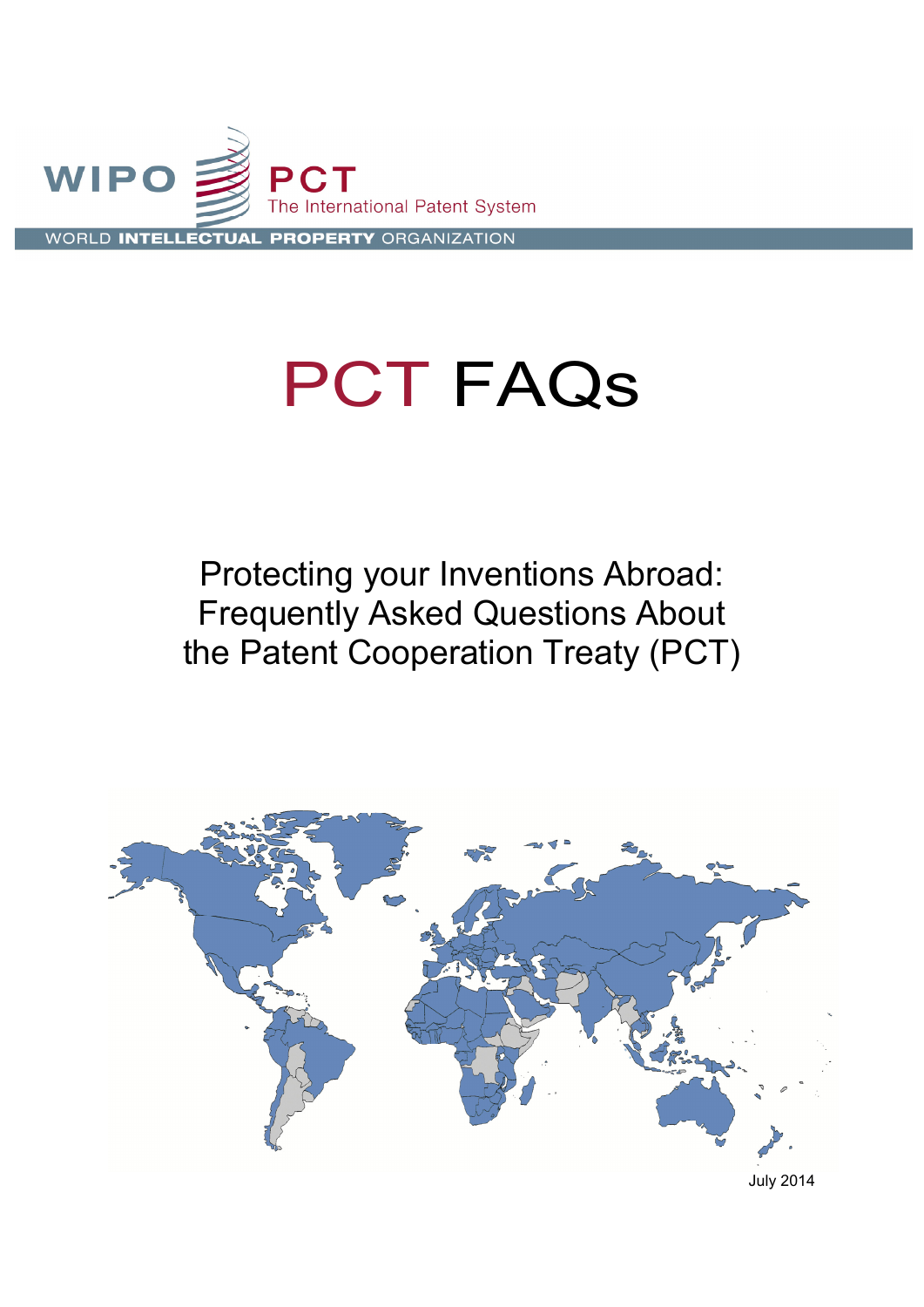

**Overview of the PCT System** Overview of the PCT System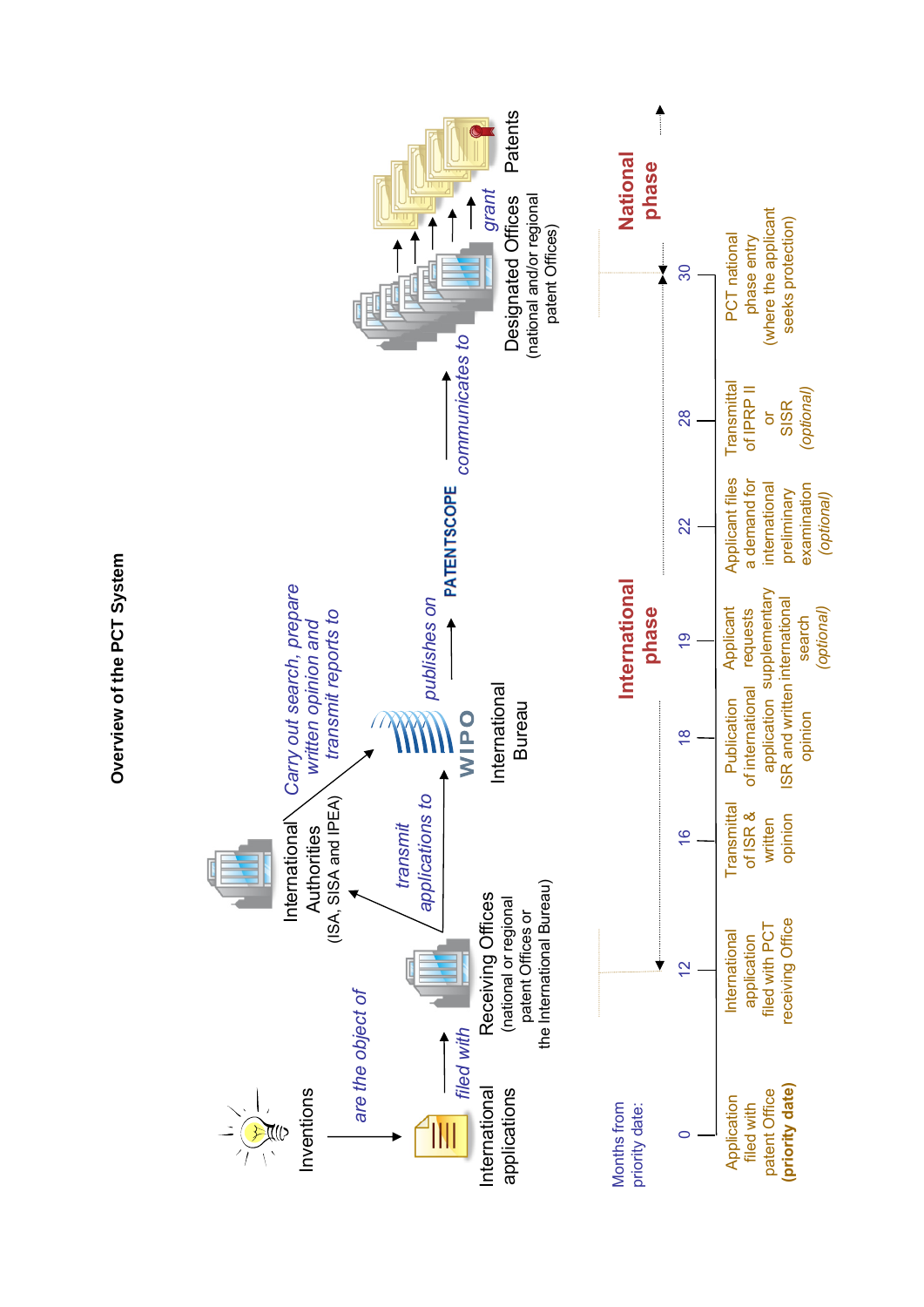## **INTRODUCTION**

These frequently asked questions about the Patent Cooperation Treaty (PCT) outline the PCT procedure from an applicant's perspective. For specific questions, further information and contact points, see Question 29.

## **1) What is the Patent Cooperation Treaty (PCT)?**

The PCT is an international treaty with more than 145 Contracting States.<sup>1</sup> The PCT makes it possible to seek patent protection for an invention simultaneously in a large number of countries by filing a single "international" patent application instead of filing several separate national or regional patent applications. The granting of patents remains under the control of the national or regional patent Offices in what is called the "national phase".

The PCT procedure includes:

**Filing:** you file an international application with a national or regional patent Office or WIPO, complying with the PCT formality requirements, in one language, and you pay one set of fees.

**International Search:** an "International Searching Authority" (ISA) (one of the world's major patent Offices) identifies the published patent documents and technical literature ("prior art") which may have an influence on whether your invention is patentable, and establishes a written opinion on your invention's potential patentability.

**International Publication:** as soon as possible after the expiration of 18 months from the earliest filing date, the content of your international application is disclosed to the world.

**Supplementary International Search (optional):** a second ISA identifies, at your request, published documents which may not have been found by the first ISA which carried out the main search because of the diversity of prior art in different languages and different technical fields.

**International Preliminary Examination (optional):** one of the ISAs at your request, carries out an additional patentability analysis, usually on an amended version of your application.

**National Phase:** after the end of the PCT procedure, usually at 30 months from the earliest filing date of your initial application, from which you claim priority, you start to pursue the grant of your patents directly before the national (or regional) patent Offices of the countries in which you want to obtain them.

## **2) How do I protect my invention in several countries?**

Patents are territorially limited. In order to protect your invention in multiple countries you have a few options:

(a) Direct or Paris route: you can directly file separate patent applications at the same time in all of the countries in which you would like to protect your invention (for some countries, regional patents may be available) or, having filed in a Paris Convention country (one of the Member States of the Paris Convention for the Protection of Industrial Property), then file separate patent applications in other Paris Convention countries within 12 months from the filing date of that first patent application, giving you the benefit in all those countries of claiming the filing date of the first application (see Question 11);

l 1

The list of those States can be found on the WIPO website at www.wipo.int/pct/en/pct\_contracting\_states.html.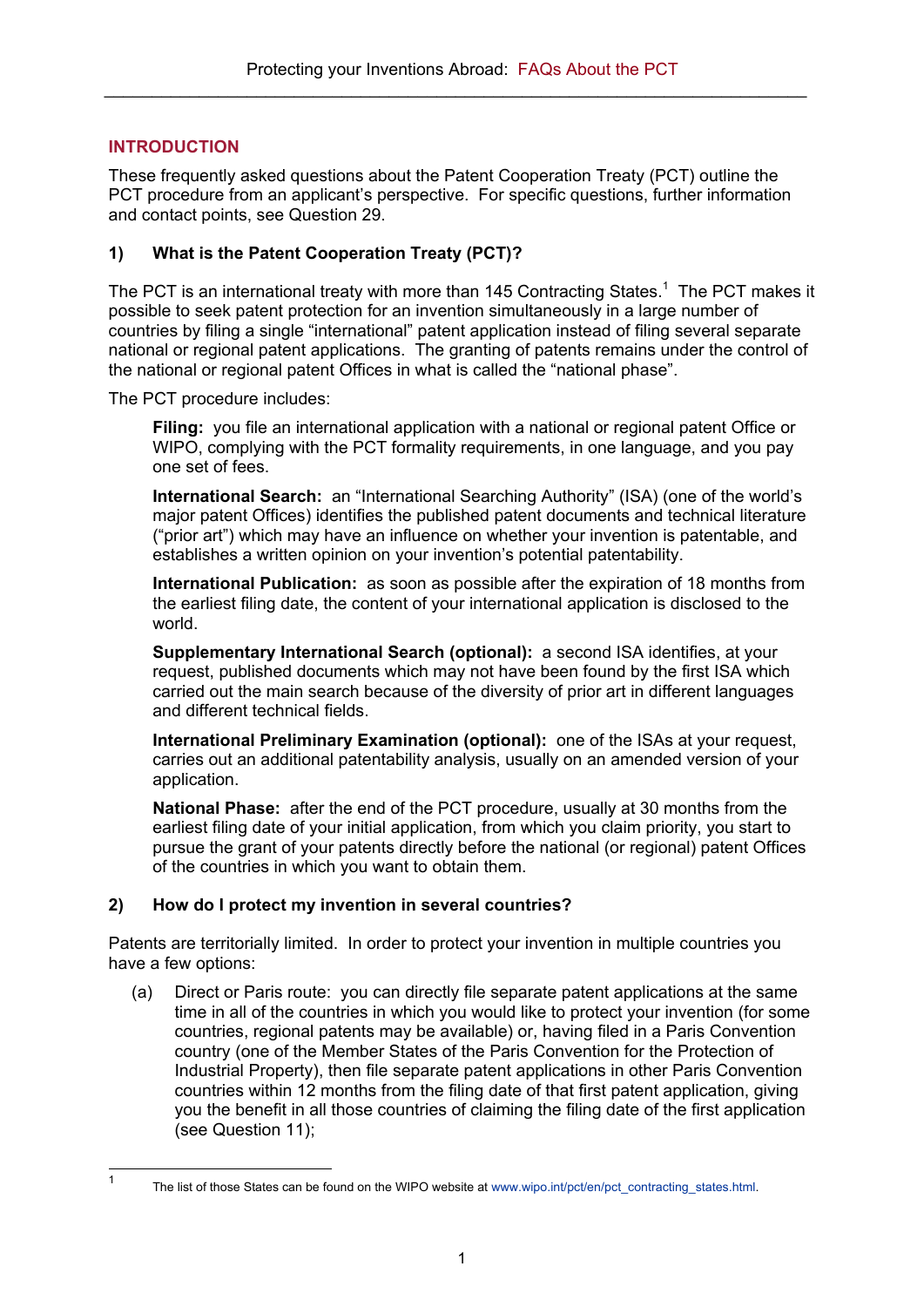(b) PCT route: you can file an application under the PCT, directly or within the 12-month period provided for by the Paris Convention from the filing date of a first application, which is valid in all Contracting States of the PCT and, therefore, simpler, easier and more cost-effective than both, direct or Paris route filings.



#### **Comparison of Paris and PCT Route**

#### **3) Who uses the PCT?**

The PCT is used by the world's major corporations, research institutions, and universities when they seek international patent protection. It is also used by small and medium-sized enterprises (SMEs) and individual inventors. The *PCT Newsletter* (see http://www.wipo.int/edocs/pctndocs/en/2014/pct\_news\_2014\_03.pdf) contains a yearly list of the largest PCT filers.

#### **FILING**

## **4) What is the effect of an international patent application?**

In general terms, your international patent application, provided that it complies with the minimum requirements for obtaining an international filing date, has the effect of a national patent application (and certain regional patent applications) in or for all PCT Contracting States. Moreover, if you comply with certain formal requirements set out in the Treaty and Regulations, which are binding on all of the PCT Contracting States, subsequent adaptation to varying national (or regional) formal requirements (and the cost associated therewith) will not be necessary.

#### **5) Who has the right to file an international patent application under the PCT?**

You are entitled to file an international patent application if you are a national or resident of a PCT Contracting State. If there are several applicants named in the international application, only one of them needs to comply with this requirement.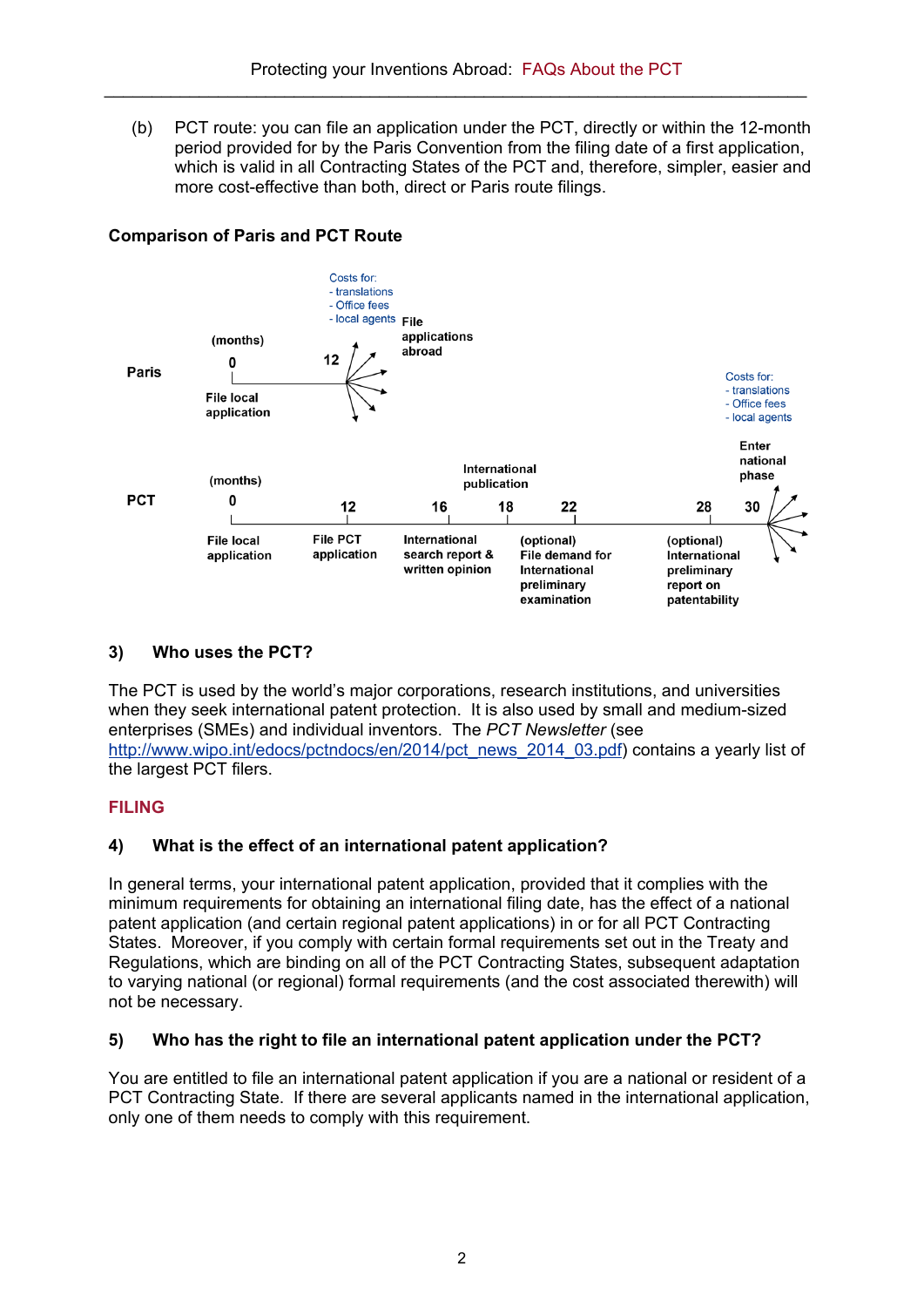# **6) Where can I file my international patent application?**

You can file an international patent application, in most cases, with your national patent Office, or directly with WIPO if permitted by your State's national security provisions. Both of those Offices act as PCT "receiving Offices". If you are a national or resident of a country which is party to the ARIPO Harare Protocol, the OAPI Bangui Agreement, the Eurasian Patent Convention or the European Patent Convention, you may alternatively file your international patent application with the regional patent Office concerned, if permitted by the applicable national law.

# **7) Can I file PCT applications electronically?**

In the majority of cases, applicants file PCT applications electronically. You can file PCT applications electronically with any competent receiving Offices which accepts such filings. Preparing the PCT application using the WIPO web service (ePCT-filing) or the software provided by WIPO (PCT-SAFE) helps you to prepare your applications by automatically validating the entered data and drawing your attention to incorrectly or inconsistently completed parts. Moreover, it helps you to manage your applications, for example, with monitoring time limits for relevant actions. You are also entitled to certain PCT fee reductions when filing electronically. More details about PCT electronic filing can be found at www.wipo.int/pct-safe/en/.

#### **8) What are the costs associated with the filing and processing of an international application under the PCT? What are the costs for entering the national phase?**

PCT applicants generally pay three types of fees when they file their international applications:

- (a) an international filing fee of 1,330 Swiss francs<sup>2</sup>,
- (b) a search fee which can vary from approximately 150 to 2,300 Swiss francs<sup>2</sup> depending on the ISA chosen, and
- (c) a small transmittal fee which varies depending on the receiving Office.

Because an international patent application is effective in all PCT Contracting States, you do not incur, at this stage in the procedure, the costs that would arise if you prepared and filed separate applications at national and regional Offices. Further information about PCT fees can be obtained from the receiving Offices, the Fee Tables (www.wipo.int/pct/en/fees.pdf), the *PCT Applicant's Guide* and the *PCT Newsletter* (see Question 29).

The fees you will need to pay as you enter the national phase represent the most significant pre-grant costs. They can include fees for translations of your application, national (or regional) Office filing fees and fees for acquiring the services of local patent agents or attorneys. In several Offices however, national filing fees are lower for international patent applications than they are for direct national applications in recognition of the work already done during the international phase. You should also remember that in the case of all granted patents, whether or not the PCT is used to obtain them, you will need to pay maintenance fees in each country in order to keep the patents alive.

## **9) Are there any fee reductions available under the PCT?**

PCT fee reductions are available to all applicants who file electronically, based on the type of filing and the format of the application submitted (see Question 7).

 $\frac{1}{2}$ 

Amount applicable on July 1, 2014.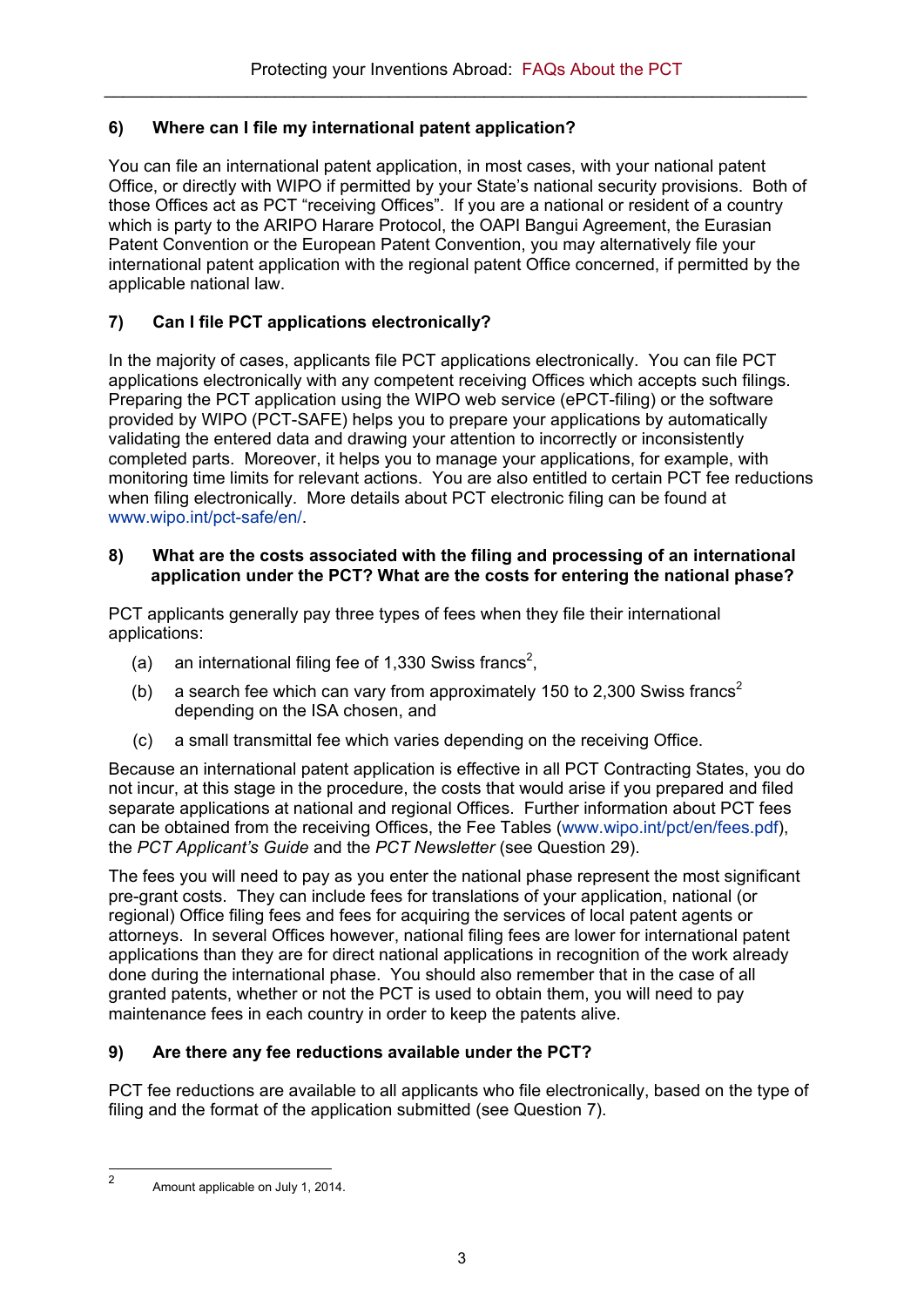In addition, to encourage the use of the PCT System by applicants from developing countries fee reductions of 90% for certain fees, including the international filing fee, are available to natural persons.<sup>3</sup> This same 90% reduction applies to any person, whether a natural person or not, who is a national of and resides in a State that is classed as a least developed country by the United Nations. If there are several applicants, each must satisfy those criteria.

Some ISAs also provide for a reduction of the international search fee if the applicant or applicants are nationals or residents from certain countries (see Annex D of the *PCT Applicant's Guide* www.wipo.int/pct/en/appguide/index.jsp).

Some national or regional Offices provide for fee reductions for natural persons, universities, not-for-profit research institutes and small and medium-sized enterprises (SMEs) for the fees you will need to pay as you enter the national phase (see respective National Chapters of the *PCT Applicant's Guide* www.wipo.int/pct/en/appguide/index.jsp).

## **10) How long does the PCT process take?**

You have, in most cases, up to an additional 18 months from the time you file your international patent application (or usually 30 months from the filing date of the initial patent application of which you claim priority – see Question 11) before you have to begin the national phase procedures with individual patent Offices and to fulfill the national requirements (see Question 26).

This additional time can be useful for evaluating the chances of obtaining patents and exploiting your invention commercially in the countries in which you plan to pursue patent protection, and for assessing both the technical value of your invention and the continued need for protection in those countries.

It is important to note, however, that you do not have to wait for the expiration of 30 months from the earliest filing date of your patent application ("priority date") before you enter the national phase – you can always request an early entry into the national phase.

Since, in the national phase, each patent Office is responsible for examining your application in accordance with national or regional patent laws, regulations and practices, the time required for the examination and grant of a patent varies across patent Offices.

# **11) What does it mean to "claim priority" of an earlier patent application?**

Generally, patent applicants who wish to protect their invention in more than one country usually first file a national or regional patent application with their national or regional patent Office, and within 12 months from the filing date of that first application (a time limit set in the Paris Convention, see Question 2), they file their international application under the PCT.

The effect of claiming the priority of an earlier patent application is that a patent shall not be invalidated by reasons of any acts accomplished in the interval, such as another filing, the publication or sale of the invention.

# **12) In what languages can an international patent application be filed?**

You can file an international patent application in any language which the receiving Office accepts. If you file your application in a language which is not accepted by the ISA that is to carry out the international search, you will be required to furnish a translation of the application for the purposes of international search. Receiving Offices are, however, obliged to accept filings in at least one language which is both a language accepted by the competent ISA that is to carry out the international search (see Question 13) and a "publication language", that is, one of the languages in which international patent applications are

 $\frac{1}{3}$ 

See full list of States www.wipo.int/pct/en/fees/fee\_reduction.pdf.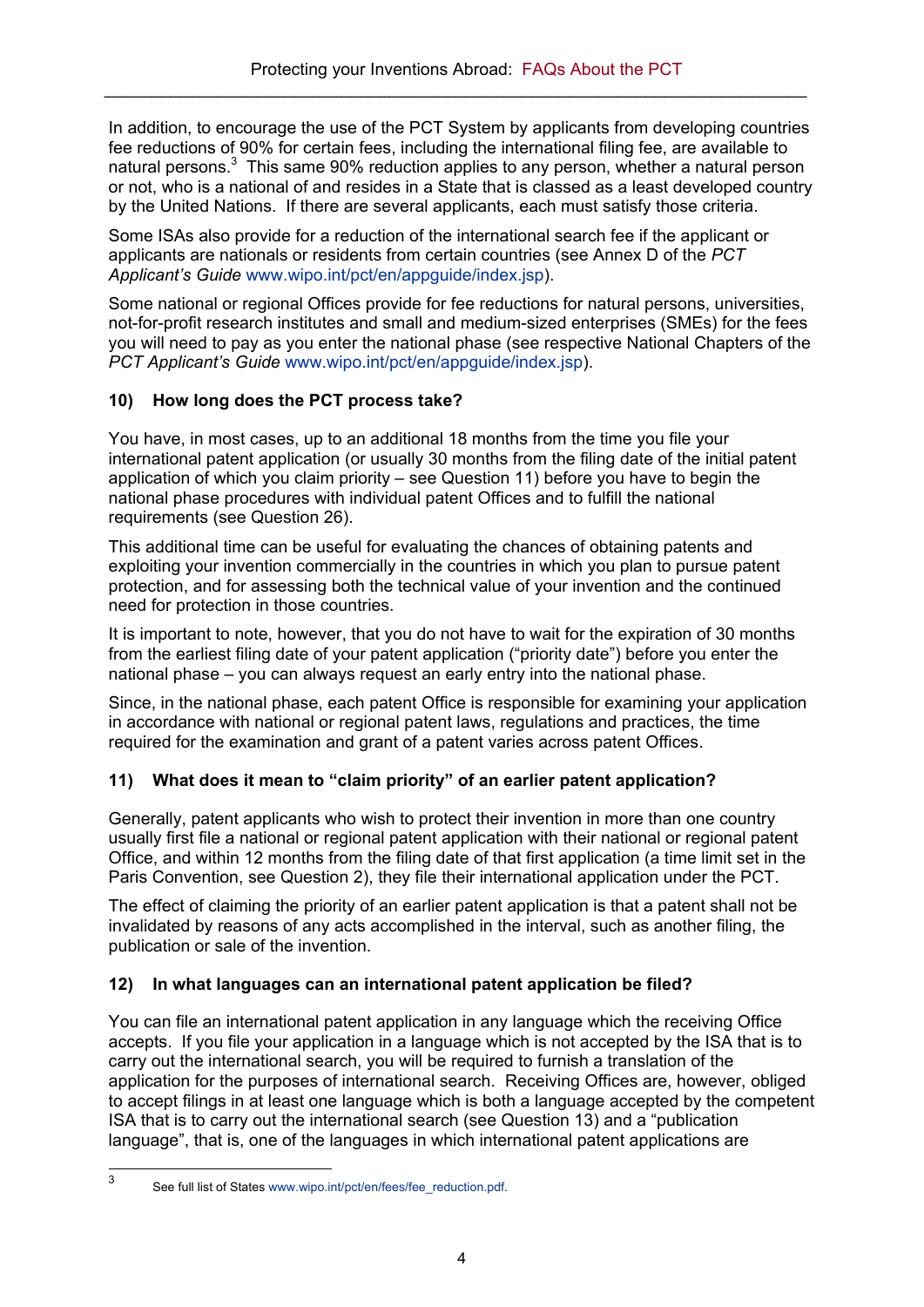published (Arabic, Chinese, English, French, German, Japanese, Korean, Portuguese, Russian and Spanish). You therefore always have the option of filing your international patent application in at least one language from which no translation is required for either PCT international search or publication purposes.

# **INTERNATIONAL SEARCH**

# **13) Which Office will carry out the international search of my PCT application?**

The following have been appointed by the PCT Contracting States as International Searching Authorities (ISAs): the national Offices of Australia, Austria, Brazil, Canada, China, Chile, Egypt, Finland, India, Israel, Japan, the Republic of Korea, the Russian Federation, Spain, Sweden, Ukraine<sup>4</sup> and the United States of America, and the following regional Offices, the European Patent Office and the Nordic Patent Institute. The availability of a particular ISA to the nationals or residents of a country is determined by the receiving Office where the international application was filed. Some receiving Offices provide a choice of more than one competent ISA. If your receiving Office is one of those, you can choose any one of them, taking into account differing requirements relating to language, fees, etc.

# **14) What is a PCT international search?**

A PCT international search is a high quality search of the relevant patent documents and other technical literature in those languages in which most patent applications are filed (Chinese, English, German and Japanese, and in certain cases, French, Korean, Russian and Spanish). The high quality of the search is assured by the standards prescribed in the PCT for the documentation to be consulted, and by the qualified staff and uniform search methods of the ISAs, which are all experienced patent Offices. The results are published in an international search report and a written opinion of the ISA on the potential patentability of your invention (see Questions 15 and 18).

# **15) What is an international search report?**

The international search report consists mainly of a listing of references to published patent documents and technical journal articles which might affect the patentability of the invention disclosed in the international application. The report contains indications for each of the documents listed as to their possible relevance to the critical patentability questions of novelty and inventive step (non-obviousness). Together with the search report, the ISA prepares a written opinion on patentability, which will give you a detailed analysis of the potential patentability of your invention (see Question 18). The international search report and the written opinion are sent to you by the ISA.

# **16) What is the value of the international search report?**

The report enables you to evaluate your chances of obtaining patents in PCT Contracting States. An international search report which is favorable, that is, in which the documents (prior art) cited would appear not to prevent the grant of a patent, assists you in the further processing of your application in those countries in which you wish to obtain protection. If a search report is unfavorable (for example, if it lists documents which challenge the novelty and/or inventive step of your invention), you have the opportunity to amend the claims in your international patent application (to better distinguish your invention from those documents), and have them published, or to withdraw the application before it is published.

 $\overline{4}$ 

This Office has been appointed, but has not yet confirmed when it will commence operations as an ISA.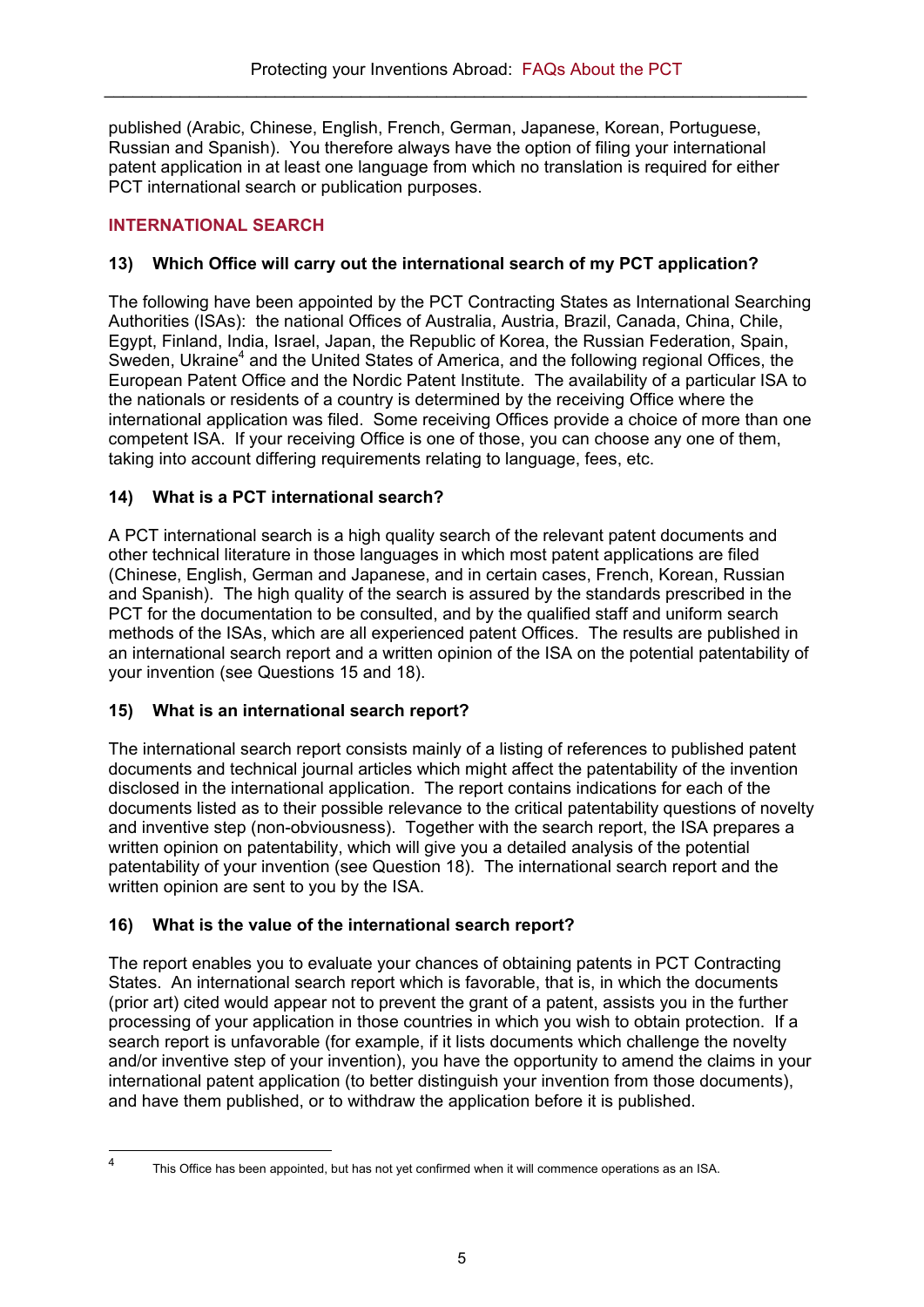## **17) Will an international search be carried out for all international applications?**

As a rule, an international search is carried out for all international applications. There are instances, however, where the ISA will not be able to carry out a search. For example, where the international application relates to subject matter which the ISA is not required to search or if the description, claims or drawings are not sufficiently clear for it to carry out a meaningful search. In such cases, the ISA will issue a declaration that no international search report will be issued.

There are also circumstances where the ISA will issue a partial search report. This can occur when, in the view of the ISA, the international application contains multiple inventions but the applicant has not paid additional search fees to cover the work required to search those additional invention(s).

## **18) What is the written opinion of the International Searching Authority?**

For every international application, the ISA will establish, at the same time that it establishes the international search report, a preliminary and non-binding opinion on whether the invention appears to meet the patentability criteria in light of the search report results. The written opinion, which is sent to you together with the international search report, helps you understand and interpret the results of the search report with specific reference to the text of your international application, being of special help to you in evaluating your chances of obtaining a patent. The written opinion is made available to the public at the same time as the application.

## **SUPPLEMENTARY INTERNATIONAL SEARCH**

## **19) What is the PCT supplementary international search?**

Supplementary international search permits the applicant to request, in addition to the international search (the "main international search"), one or more supplementary international searches each to be carried out by an ISA other than the ISA which carried out the main international search. The additional search has the potential of reducing the risk of new patent documents and other technical literature being discovered in the national phase since, by requesting supplementary search the applicant can enlarge the linguistic and/or technical scope of the documentation searched.

## **20) What is the supplementary international search report?**

The supplementary international search report is generally similar in content and appearance to the main international search report; it contains a listing of references to patent documents and other technical literature which may affect the patentability of the invention claimed in the international application. However, it does not repeat documents which have already been cited in the international search report, unless this is necessary because of new relevance when read in conjunction with other documents discovered during the supplementary international search. On occasion, the supplementary international search report may contain more detailed explanations than those in the main international search report. This is due to the fact that, unlike the main international search, no written opinion is established with the supplementary international search report, and these additional details are helpful for a full understanding of the references listed.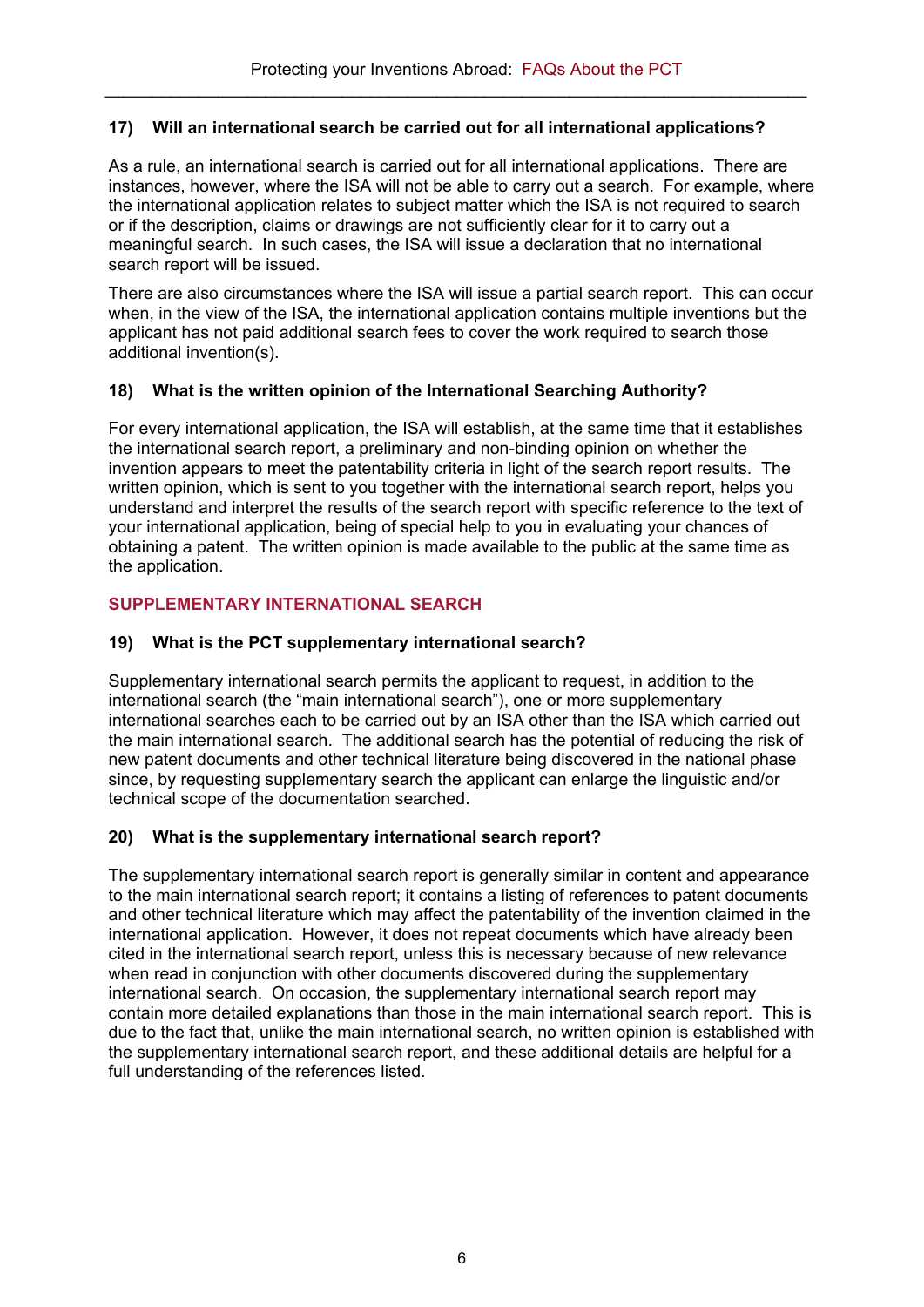## **INTERNATIONAL PUBLICATION**

## **21) What does international publication under the PCT consist of?**

WIPO publishes the international application shortly after the expiration of 18 months from the priority date (if it has not been withdrawn earlier), together with the international search report. PCT international applications are published online on PATENTSCOPE (www.wipo.int/patentscope/search/en/structuredSearch.jsf), a powerful, fully searchable database with flexible, multilingual interfaces and translation tools to assist users and the public in understanding the content of published applications.

#### **22) Can third parties access documents contained in the file of the international application? If so, when?**

Until international publication (18 months after the priority date), no third party is allowed access to your international application unless you as applicant request or authorize it. If you wish to withdraw your application (and you do so before international publication), international publication does not take place and, as a consequence, no access by third parties is permitted. However, when international publication occurs, certain documents in the international application file are made available on PATENTSCOPE together with the published international application, for example, the written opinion of the ISA and any informal comments on the written opinion.

## **INTERNATIONAL PRELIMINARY EXAMINATION**

## **23) What is international preliminary examination?**

International preliminary examination is a second evaluation of the potential patentability of the invention, using the same standards on which the written opinion of the ISA was based (see Question 18). If you wish to make amendments to your international application in order to overcome documents identified in the international search report and conclusions made in the written opinion of the ISA, international preliminary examination provides the only possibility to actively participate in the examination process and potentially influence the findings of the examiner before entering the national phase – you can submit amendments and arguments and are entitled to an interview with the examiner. At the end of the procedure, an international preliminary report on patentability (IPRP Chapter II) will be issued.

The International Preliminary Examining Authorities (IPEAs) which carry out the international preliminary examination are the ISAs mentioned above (see Question 13). For a given PCT application, there may be one or more competent IPEAs; your receiving Office can supply details or you may consult the *PCT Applicant's Guide* and the *PCT Newsletter*.

#### **24) What is the value of the international preliminary report on patentability (Chapter II)?**

The IPRP (Chapter II) which is provided to you, to WIPO and to the national (or regional) patent Offices, consists of an opinion on the compliance with the international patentability criteria of each of the claims which have been searched. It provides you with an even stronger basis on which to evaluate your chances of obtaining patents, in most cases on an amended application, and, if the report is favorable, a stronger basis on which to continue with your application before the national and regional patent Offices. The decision on the granting of a patent remains the responsibility of each of the national or regional Offices in which you enter the national phase; the IPRP (Chapter II) should be considered by the Offices but is not binding on them.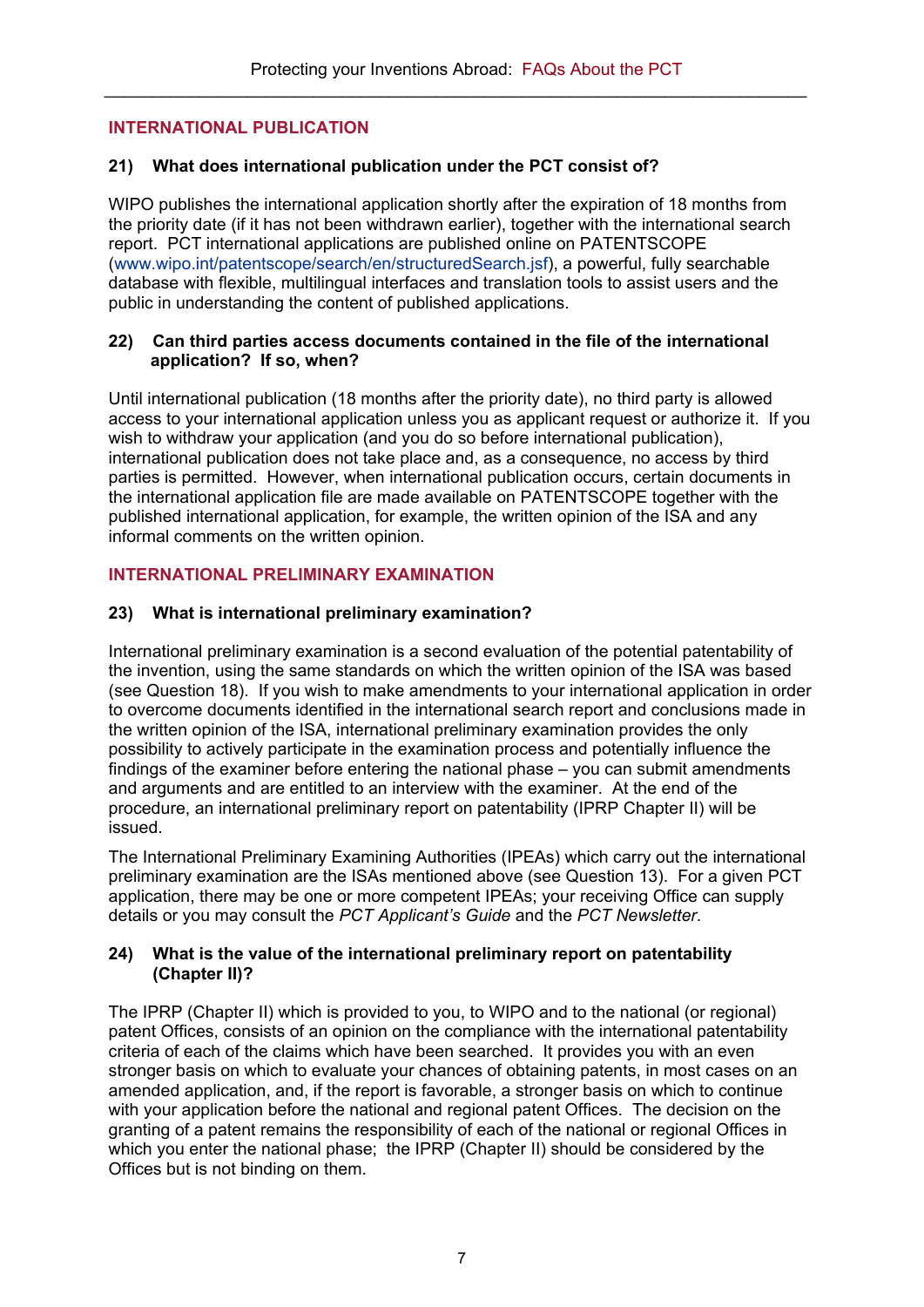#### **NATIONAL PHASE**

#### **25) How do I enter the national phase?**

It is only after you have decided whether, and in respect of which States, you wish to proceed further with your international application that you must fulfill the requirements for entry into the national phase. These requirements include paying national fees and, in some cases, filing translations of the application. These steps must be taken, in relation to the majority of PCT Contracting States' patent Offices, before the end of the 30th month from the priority date. There may also be other requirements in connection with the entry into the national phase – for example, the appointment of local agents. More general information on national phase entry can be found in the *PCT Applicant's Guide*, *National Phase*, and specific information concerning fees and national requirements can be found in the national chapters for each PCT Contracting State in the same *Guide*.

#### **26) What happens to my application in the national phase?**

Once you have entered the national phase, the national or regional patent Offices concerned begin the process of determining whether they will grant you a patent. Any examination which these Offices may undertake should be made easier by the PCT international search report and the written opinion and even more by an international preliminary examination report.

#### **FURTHER INFORMATION**

#### **27) What is the role of WIPO in the PCT?**

WIPO administers the PCT. It also organizes the PCT Assembly, the PCT Working Group and the Meeting of International Authorities. Further, for each PCT application filed, WIPO is responsible for:

- receiving and storing all application documents;
- performing a formality examination;
- publishing the international application on WIPO's online database PATENTSCOPE;
- publishing data about the PCT application as prescribed in the Treaty and Regulations;
- translating various portions of the PCT application and certain associated documents into English and/or French, where necessary;
- communicating documents to Offices and third parties; and
- providing legal advice on request to Offices and users.

WIPO also:

- provides overall coordination of the PCT System;
- provides assistance to existing, new and potential Contracting States and their Offices;
- provides advice on implementing the PCT in the national legislation and on setting up internal procedures in the Contracting States' patent Offices;
- publishes the *PCT Applicant's Guide* and the *PCT Newsletter*;
- creates and disseminates PCT information via the PCT website, webinars, and through telephone and e-mail assistance; and
- organizes and gives PCT seminars and training courses.

#### **28) What are the advantages of the Patent Cooperation Treaty?**

The PCT System has many advantages for you as an applicant, for the patent Offices and for the general public: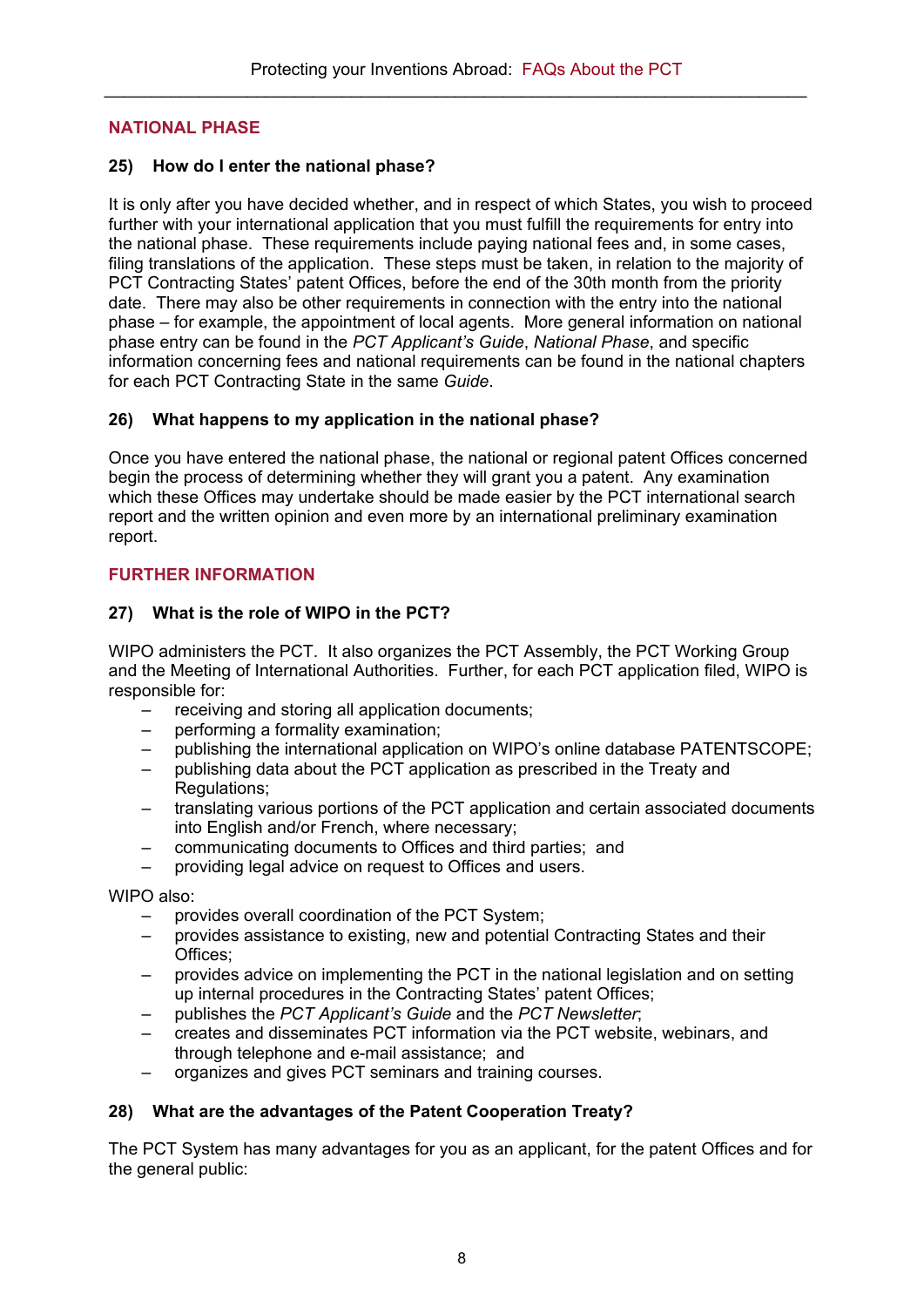- (a) you have up to 18 months more than if you had not used the PCT to reflect on the desirability of seeking protection in foreign countries, to appoint local patent agents in each foreign country, to prepare the necessary translations and to pay the national fees;
- (b) if your international application is in the form prescribed by the PCT, it cannot be rejected on formal grounds by any PCT Contracting State patent Office during the national phase of the processing of the application;
- (c) the international search report and written opinion contain important information about the potential patentability of your invention, providing a strong basis for you to make business decisions about how to proceed;
- (d) you have the possibility during the optional international preliminary examination to amend the international application, enter into dialogue with the examiner to fully argue your case and put the application in order before processing by the various national patent Offices;
- (e) the search and examination work of patent Offices in the national phase can be considerably reduced thanks to the international search report, the written opinion and, where applicable, the international preliminary report on patentability that accompany the international application;
- (f) you may be able to fast-track examination procedures in the national phase in Contracting States that have PCT-Patent Prosecution Highway (PCT-PPH) agreements or similar arrangements (see www.wipo.int/pct/en/filing/pct\_pph.html);
- (g) since each international application is published together with an international search report, third parties are in a better position to evaluate the potential patentability of the claimed invention;
- (h) for you as an applicant, international publication online puts the world on notice of your invention. You may also highlight your interest in concluding licensing agreements on PATENTSCOPE, which can be an effective means of advertising and looking for potential licensees;
- (i) you also achieve other savings in document preparation, communication and translations because the work done during the international processing is generally not repeated before each Office (for example, you submit only one copy of the priority document instead of having to submit several copies); and
- (j) if your invention appears to be not patentable at the end of the international phase, you may abandon the PCT application and you will have saved the costs you would otherwise have incurred by directly seeking protection in foreign countries, appointing local patent agents in each foreign country, preparing the necessary translations and paying the national fees.

Ultimately, the PCT:

- brings the world within reach;
- streamlines the process of fulfilling diverse formality requirements;
- postpones the major costs associated with seeking multinational patent protection;
- provides a strong basis for patenting decisions; and
- is used by the world's major corporations, research institutions and universities when they seek multinational patent protection.<sup>5</sup>

 $\frac{1}{5}$ 

Such as: ZTE Corporation, Panasonic, Sharp, Huawei, Bosch, Toyota, Qualcomm, Siemens, Philips, Ericsson, University of California, MIT, Harvard University, Johns Hopkins University, Columbia University, University of Texas system, Seoul National University, Leland Stanford Junior University, Peking University, University of Florida.